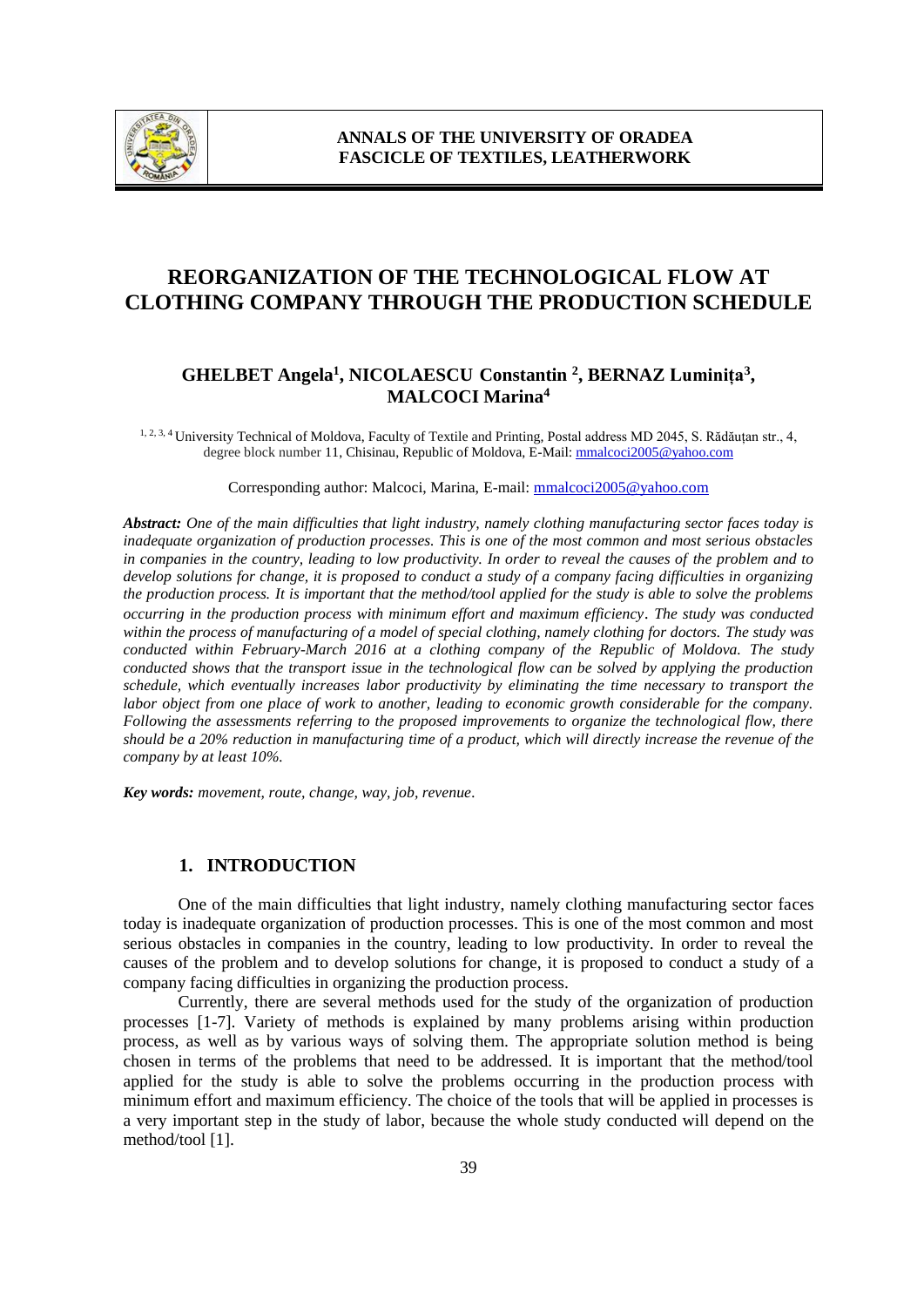

#### **ANNALS OF THE UNIVERSITY OF ORADEA FASCICLE OF TEXTILES, LEATHERWORK**

The tools, commonly used in the labor study, are presented in the table 1 [2-5].

| No.            | Name of the method                                 | Means for recording and analyzing methods                                                                                                |
|----------------|----------------------------------------------------|------------------------------------------------------------------------------------------------------------------------------------------|
| 1              | General analysis of the process<br>implementation  | The general scheme of the process implementation.                                                                                        |
| $\overline{2}$ | Detailed analysis of the process<br>implementation | Detailed chart of the process implementation.                                                                                            |
| 3              | Analysis of movements                              | The general scheme of the process implementation.<br>Detailed chart of the process implementation. Production<br>schedule. Wire diagram. |
| $\overline{4}$ | Analysis of arrangements                           | Arrangement plan. Reduced methods (models). Link<br>method. Method of fictitious ranges.                                                 |

*Table 1: Methods of study of the production process and means for recording and analyzing methods*

The main purpose of the labor study is to increase labor productivity by reducing arduousness and efforts made to achieve the expected results [6]. Accordingly, a logical scheme has been established to render the close link between the labor study and the overall objective of each organization: increased revenues.



*Fig. 1: Influence of the labor study on economic efficiency of processes*

The labor study influences productivity by reducing the length of the production cycle and the time of processing or transportation, having an essential effect on the results, obtained within the production process [7].

# **2. REORGANIZATION OF THE TECHNOLOGICAL FLOW AT CLOTHING COMPANY THROUGH THE PRODUCTION SCHEDULE**

Of all the existing methods the best appropriate one to organize the technological flow in terms of the way the labor object goes through is the production schedule.

The need to study the movement of labor objects within the production process results from the fact that it tends to obtain beneficial options for movement or displacement by: avoiding unnecessary transport; avoiding returns in the flow; avoiding agglomerations; reducing distances. In order to achieve higher labor productivity at closing companies it is necessary for the production process of the technological flow to be organized as efficiently as possible. Therefore, it is proposed to efficiently organize the production process by determining the optimal route of transportation of materials and semi-finished materials within technological flows.

The study was conducted within the process of manufacturing of a model of special clothing, namely clothing for doctors (fig. 2). The study was conducted within February-March 2016 at a clothing company of the Republic of Moldova. Direct observations within the company subject to study revealed the following problems: lack of staff to manage and coordinate the production process; time standards inconsistent with reality; uneven division of labor; failure to comply with the consecutive order of technological operations; incorrect arrangement of operations for the technological flow.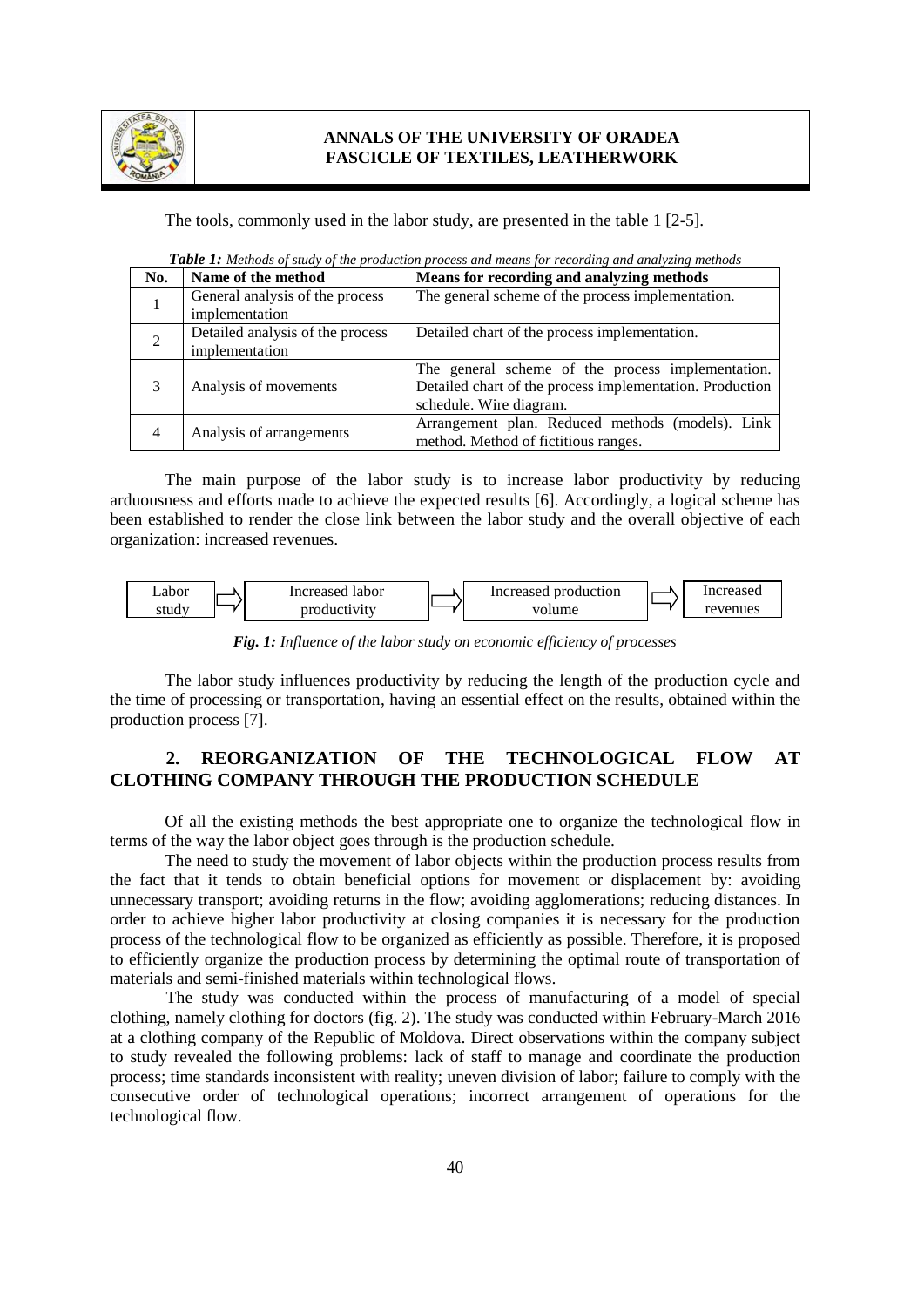

#### **ANNALS OF THE UNIVERSITY OF ORADEA FASCICLE OF TEXTILES, LEATHERWORK**



*Fig. 2: Clothing for doctors*

To address the aforementioned situations it is proposed to establish a production schedule of the technological flow (fig. 3). The analysis of the existing production schedule shows that the routes the labor object goes through within the technological flow are too long and unjustified, to walk certain jobs, with the presence of a number of returns and inappropriate distribution of work tasks in the process, contradicting the rules to design the flows of materials and conditions for efficient organization of processes.



Where: **FT** – sewing machine with flat table; **MH** – sewing machine with handle; **SM** – special machine; **I**  in-between table;  $\mathbf{O}$  – overlock sewing machine; 1, 2... n – number of the operation of technological order

*Fig. 3: Production schedule, existing method Fig. 4: Production schedule, improved method*

A method for relocation of equipment and distribution of tasks within the flow, for the model analyzed, is shown in the figure 4. The improvement of the production schedule involved the relocation of equipment and redistribution of work tasks within the technological flow, taking into